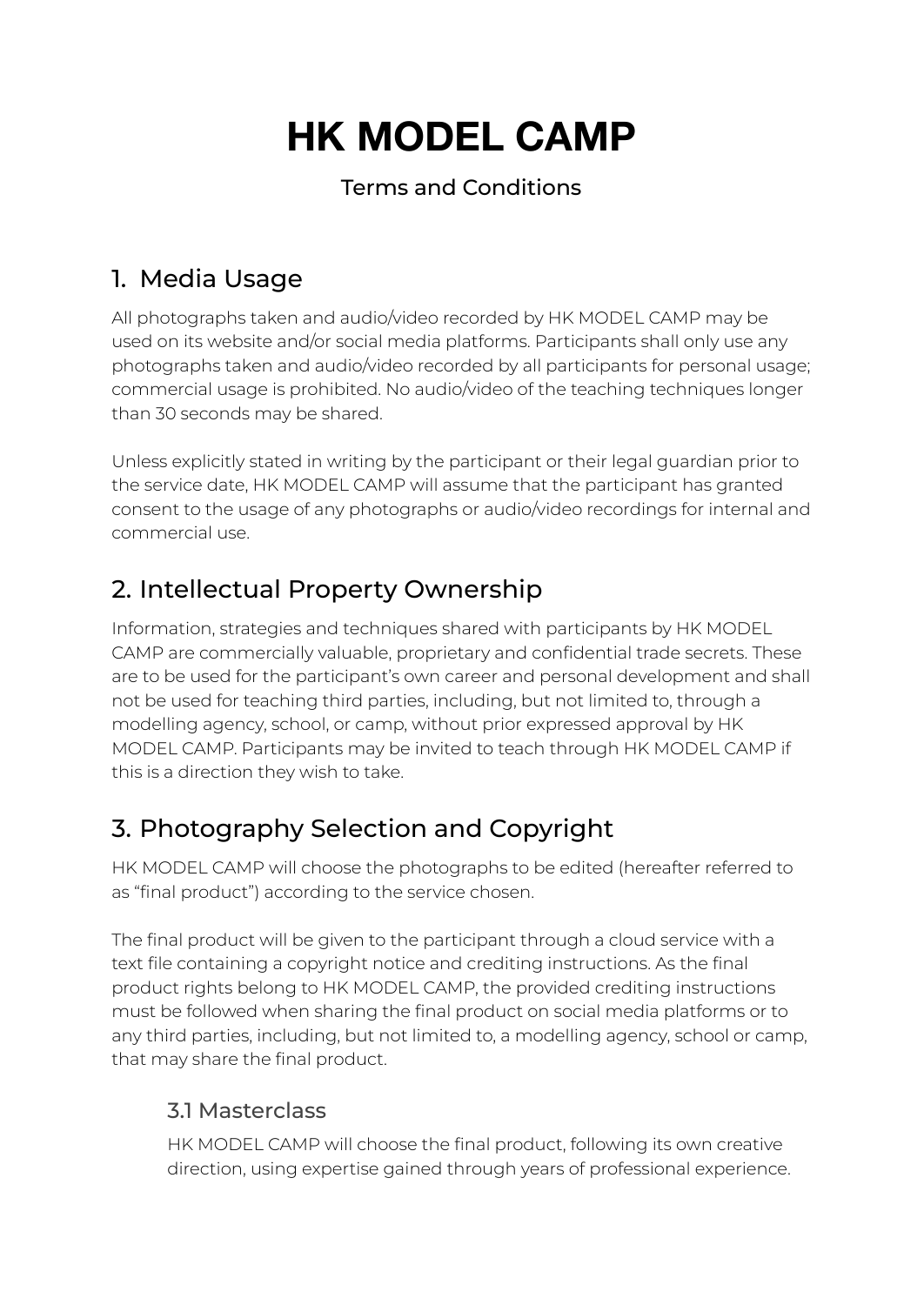The edits (including retouching) made by HK MODEL CAMP will reflect its mission, brand and the pre-discussed concept.

#### 3.2 Photo shoot, Pose Practise Photoshoot

HK MODEL CAMP will send the participant watermarked high-resolution previews for the final product. The participant may suggest photographs for the final product. HK MODEL CAMP takes into account several areas including, but not limited to, the participant's objectives, reasons for joining and pre-discussed concept when making its selections.

The edits (including retouching) made by HK MODEL CAMP will reflect its mission, brand, the participant's reasons for joining and the pre-discussed concept.

## 4. Booking

Full payment must be received before the booking is confirmed. HK MODEL CAMP will then proceed to finalise the date and time of the service.

#### Refunds:

- Cancellation up to 3 weeks prior to the finalised date: 100% refunded.
- Cancellation up to 48 hours prior to the finalised date: 50% refunded.
- Thereafter: No refund.
- No-show: No refund.

#### Rescheduling:

- Classes: Not allowed within 48 hours of the finalised date.
- Masterclass, Photo Shoot, Video Shoot: Not allowed within 7 days of the finalised date.

If the participant is late, the time will not be compensated for.

## 5. Weather

The following is HK MODEL CAMP's inclement weather procedure:

- Typhoon Signal No. 1, No. 3, Amber Rainstorm Signal: Session will continue as normal.
- Typhoon Signal No. 8 or above, Red/Black Rainstorm Signal (raised at least two hours before): Session will be rescheduled.
- Typhoon Signal No. 8 or above, Red/Black Rainstorm Signal (raised during the session): Session will continue unless the participant chooses to leave.